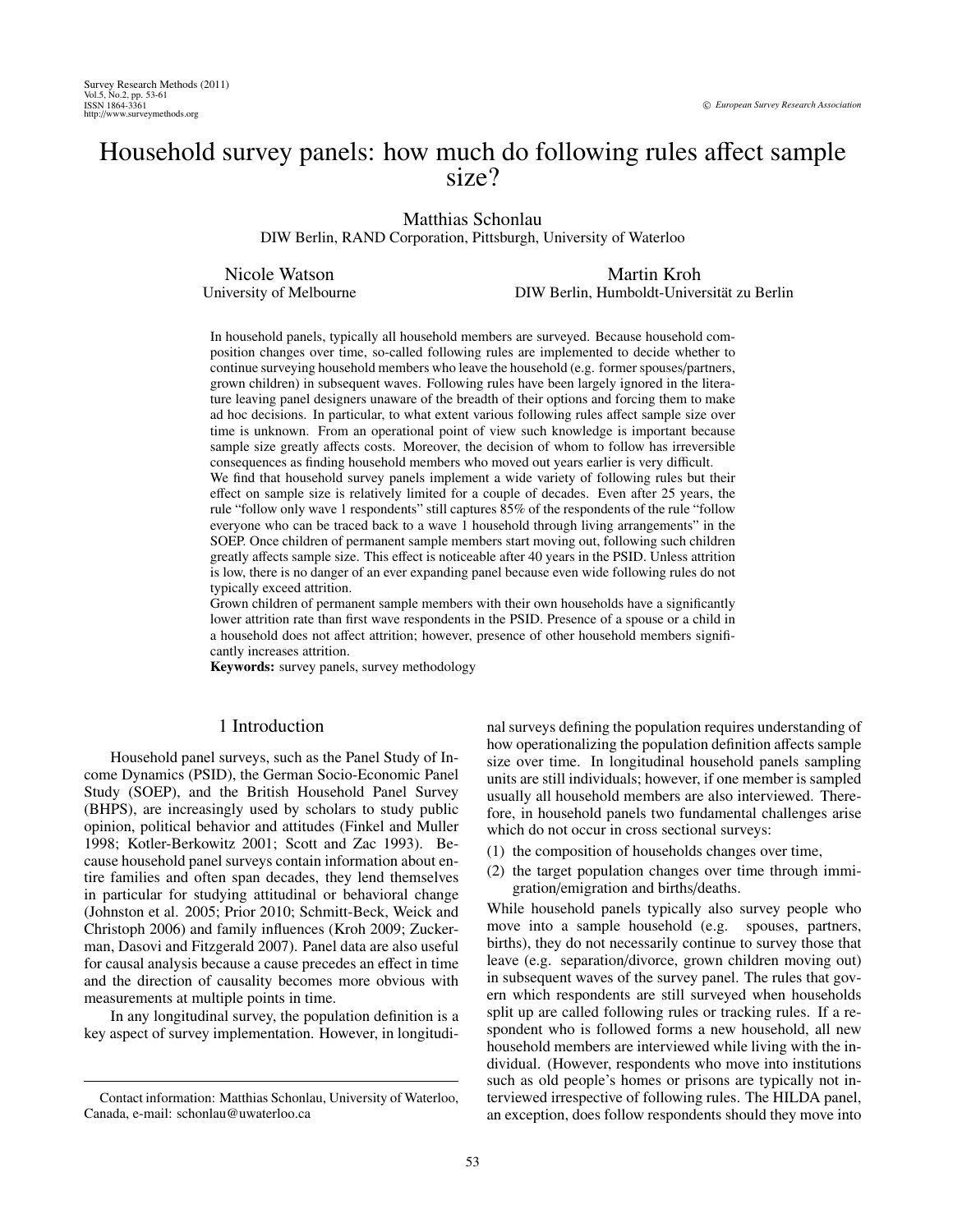old people's homes and other-non private dwellings but not into prisons.)

Following rules must be decided upon at the design stage and this initial decision has irrevocable consequences. Once the contact to sample members moving out is lost, it typically cannot be regained. In the past some panels had to reverse their initial decision about following rules. For example, the German SOEP changed their following rules in wave 7 (1990) because interviewers had difficulties distinguishing between who should be followed and who not. The Swiss Household Panel (SHP) changed their following rules in wave 9 in an attempt to counterbalance the effect of attrition. A household panel evolves from consisting only of wave 1 members (initial wave) to having a smaller number of wave 1 members (due to attrition) and a range of new household members who over time were born into or moved into the households.

From a field perspective, it is very important to know how following rules affect sample size because of the cost implications. Considerable work has been done on panel attrition (Fitzgerald, Gottschalk and Moffitt 1998; Lipps 2010; Uhrig 2008; Watson and Wooden 2004), but to what extent following rules offset attrition is unclear. Some have speculated that following everybody who was ever part of a sample household might result in a snowball effect leading to an ever expanding sample (Kalton and Brick 1995). The sparse relevant literature on following rules addresses following rules mainly in the context of their effect on cross sectional weights (Kalton and Brick 1995; Lynn 2009; Rendtel and Harms 2009) though the rationale for following nonoriginal sample members for life course and other analyses has been argued also (Kroh, Pischner, Spiess and Wagner 2008). At present, the literature offers little guidance how different following rules affect sample size and sample composition. Following rules also have implications for analysis because measurements of individuals living in the same household may be correlated. Depending on the specific measurement of interest, correlation may persist after the household splits up. Therefore, analysis methods need to address such correlation (e.g., using hierarchical models).

In this paper we survey what types of following rules are implemented in household survey panels in Australia, Canada, Germany, Great Britain, The Netherlands, The United States, and Switzerland. We have chosen these panels because they represent some of the most prominent panels worldwide. Further, using the panel with the widest possible following rules, SOEP, we simulate the effect of narrower following rules.

The remainder of this paper is organized as follows. In section 2 we describe different following rules and how they are implemented in various panel surveys. In section 3 we simulate the effect of following rules on sample size in the SOEP, HILDA and PSID. In section 4 we explore whether the presence of other household members affects household attrition in the PSID. Section 5 concludes with a discussion.

### 2 A Survey of following rules implemented in household panels

Members of the sample in the first wave are called original sample members (OSMs). Most household panels expand the definition of OSMs to include other respondents who are followed. The expanded definition of OSMs can be a little confusing because respondents joining the panel at a later time are clearly not *original* respondents. However, using two different names (e.g. OSMs and "other permanent sample members") may lead the reader to question whether other permanent sample members are treated differently from OSMs. They are not. We therefore choose to adopt a single name in this paper: permanent sample members (PSMs).

Table 1 shows which category of household members are followed in the following household survey panels: British Household Panel Survey (BHPS, Great Britain) (Taylor, Brice, Buck and Prentice-Lane 2009), Household, Income and Labour Dynamics in Australia (HILDA, Australia) (Watson and Wooden 2009), Longitudinal Internet Studies for the Social sciences (LISS, The Netherlands)<sup>1</sup>, Panel Study of Income Dynamics (PSID, USA), (Gouskova, Heeringa, McGonagle and Schoeni 2008), Survey of Labor and Income Dynamics (SLID, Canada)<sup>2</sup>, Socio-Economic Panel (SOEP, Germany)<sup>3</sup>, The Survey of Health, Ageing and Retirement in Europe (SHARE, Europe)<sup>4</sup>, Swiss Household Panel (SHP, Switzerland)<sup>5</sup>. Among these surveys, only Canada's SLID uses a rotational design in which panel members are rotated off the panel after 6 years. None of the other panels rotates members off the panel. Household surveys that use a very short rotational design in which households are retired after only a year or two like the Current Population Survey or those that draw a fresh sample each year (repeated crosssections) like the American Community Survey are not considered here because they do not have following rules.

Household members fall into one of the following categories: wave 1 respondents, births or adoptions to at least one PSM parent, spouses/partners with a PSM child, spouses/partners without a PSM child, recent immigrants, and other household entrants. Wave 1 respondents include children present during wave 1 even if they were too young to fill out a survey. PSM Births refer to a PSM birth *after* wave 1, and a grown adult born after wave 1 would still be part of the following group "PSM birth". Recent immigrants refer to immigrants into the sample frame since wave 1. (A national living abroad during wave 1 who returns afterwards would also be considered a recent immigrant. However, in practice it is very hard to identify such people. Conversely, an immigrant who already lived in the target population at the time the wave 1 sample is drawn is not considered a recent immigrant.) Recent immigrants and births reflect changes in the target population over time. Of course, following rules affect only those recent immigrants that move into sample

<sup>1</sup> http://www.centerdata.nl/

<sup>2</sup> www.statcan.gc.ca/imdb-bmdi/3889-eng.htm

<sup>3</sup> http://www.diw.de/en/soep

<sup>4</sup> http://www.share-project.org/

<sup>5</sup> http://www.swisspanel.ch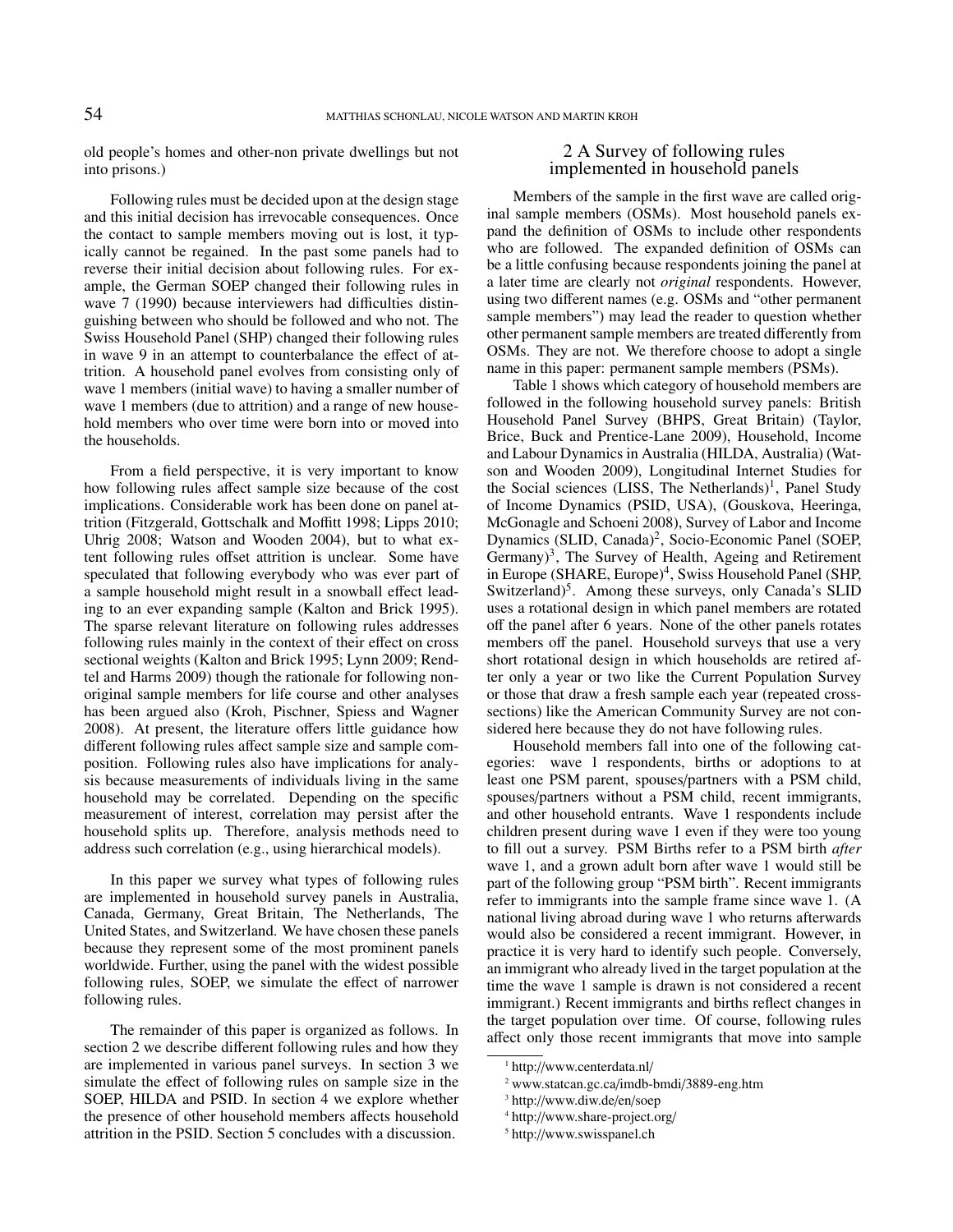|                                  | <b>SLID</b> | <b>PSID</b> | LISS       | <b>BHPS</b> | <b>HILDA</b>       | <b>SHARE</b> | <b>SHP</b>         | <b>SOEP</b> |
|----------------------------------|-------------|-------------|------------|-------------|--------------------|--------------|--------------------|-------------|
| Wave 1 respondents               | <b>PSM</b>  | <b>PSM</b>  | <b>PSM</b> | <b>PSM</b>  | <b>PSM</b>         | <b>PSM</b>   | <b>PSM</b>         | <b>PSM</b>  |
| Births / adoptions to PSM        | $NA^{(2)}$  | <b>PSM</b>  | <b>PSM</b> | <b>PSM</b>  | <b>PSM</b>         | (5)          | <b>PSM</b>         | <b>PSM</b>  |
| Recent Immigrants <sup>(1)</sup> |             |             |            |             | PSM <sup>(4)</sup> | <b>PSM</b>   | PSM <sup>(6)</sup> | $PSM^{(7)}$ |
| Partner with child from PSM      |             |             |            | $PSM^{(3)}$ | <b>PSM</b>         | <b>PSM</b>   | PSM <sup>(6)</sup> | <b>PSM</b>  |
| Partner w/o child from PSM       |             |             |            |             |                    | <b>PSM</b>   | PSM <sup>(6)</sup> | $PSM^{(7)}$ |
| Other household entrants         |             |             |            |             |                    |              | $PSM^{(6)}$        | $PSM^{(7)}$ |

*Table 1:* Following rules in household survey panels

(1) Recent Immigrants are immigrants who entered the target population after wave 1.

(2) Does not apply – respondents stay only for 6 years in panel and respondents younger than 16 are not interviewed.

(3) While these sample members are followed, they receive zero weight when they leave the household of other PSMs.

 $(4)$  Since wave 9 (2009).

(5) Respondents aged 50+; Rare births from younger partners are not followed.

(6) Since wave 9 (2007).

 $(7)$  Since wave 7 (1990).

households. None of the panel surveys makes a distinction between partners and spouses, or between PSM births and PSM adoptions.

Because new permanent members are not only followed but are treated just like wave 1 sample members, following status is inheritable and can have far reaching effects. Suppose wave 1 respondent A moves in with partner B. Next, suppose partner B moves out and moves in with a new partner, C, who also has a child, D, from a previous marriage. If spouses/ partners are considered PSMs, then A, B, and C would be part of the sample, but child D would be categorized as "other household entrant" and might not be followed unless "other household entrants" were also followed. However, household panels typically survey all household members of a household that is being followed. Therefore, as long as child D lives with a parent who is followed, child D is still part of the sample.

Overall, we find that household panels use a large variety of following rules (Table 1), ranging from following wave 1 members and later PSM births in the PSID through following everybody in SOEP and SHP panels. All household panels in Table 1 follow births, though we are aware of one exception not listed in Table 1. The recent British panel survey "Understanding Society"<sup>6</sup> follows only births of female PSMs to avoid overrepresentation of children of one PSM parent (P. Lynn, personal communication). More specifically, two PSMs who have children with one another contribute fewer children to the sample on average than if they each had children with a non-sample member. Following only the children of one of the two PSMs (e.g. the female) avoids this problem, but also limits the analysis of generational effects amongst the other (e.g. male) sample members.

#### 3 Simulation of following rules

Because SOEP is the only panel that has followed everyone (the SHP just recently adopted this rule), it is ideally suited to simulate the effect of narrower following rules on sample size. We simulate the following nested following rules:

- 1. First Wave respondents only
- 2. Add PSM Births/adoptions
- 3. Add recent immigrants
- 4. Add Partner/Spouse with PSM child
- 5. Add Partner/Spouse without PSM child
- 6. Everybody

Following rule 1 is the narrowest following rule and 6 the widest. A respondent is always categorized into the lowest numbered group he/she qualifies for. For example, a recent immigrant (listed third above) who is also a partner/spouse (listed fourth and fifth), is followed as a recent immigrant in this setup. Given the same sampling protocol, we assume following rules do not affect non-response, i.e. we would have obtained the same respondents that responded in the SOEP under narrower following rules.<sup>7</sup> For the purpose of the simulations we count all household members in the sample (regardless of whether or not members responded in any one wave) as well as all children regardless of age. For example, if a household member responded in waves 1 and 3 (but not in wave 2) and died after wave 3, this household member would be counted in waves 1 through 3. Partners/ Spouses are identified through variables supplied with SOEP data which were derived from questions about marital status, relationship of respondent to head of household, and, in case of unclear assignments, marital history. The SOEP definition of parents' children includes natural children and adoptions, but not step or foster children. Because of its long history, SOEP has added a number of refreshment samples over the year. The simulations are based on the original sample "A" as it has been in operation the longest.

Figure 1 shows the counts and percentage of individuals for each following status in different years. The number of wave 1 respondents is decreasing markedly through attrition.

<sup>6</sup> http://www.understandingsociety.org.uk/

<sup>7</sup> There is no differential household response burden under different following rules. Even under narrower following rules everybody in the household is typically still interviewed and would not reduce total household response burden. The exception is the PSID where only one person per household is interviewed.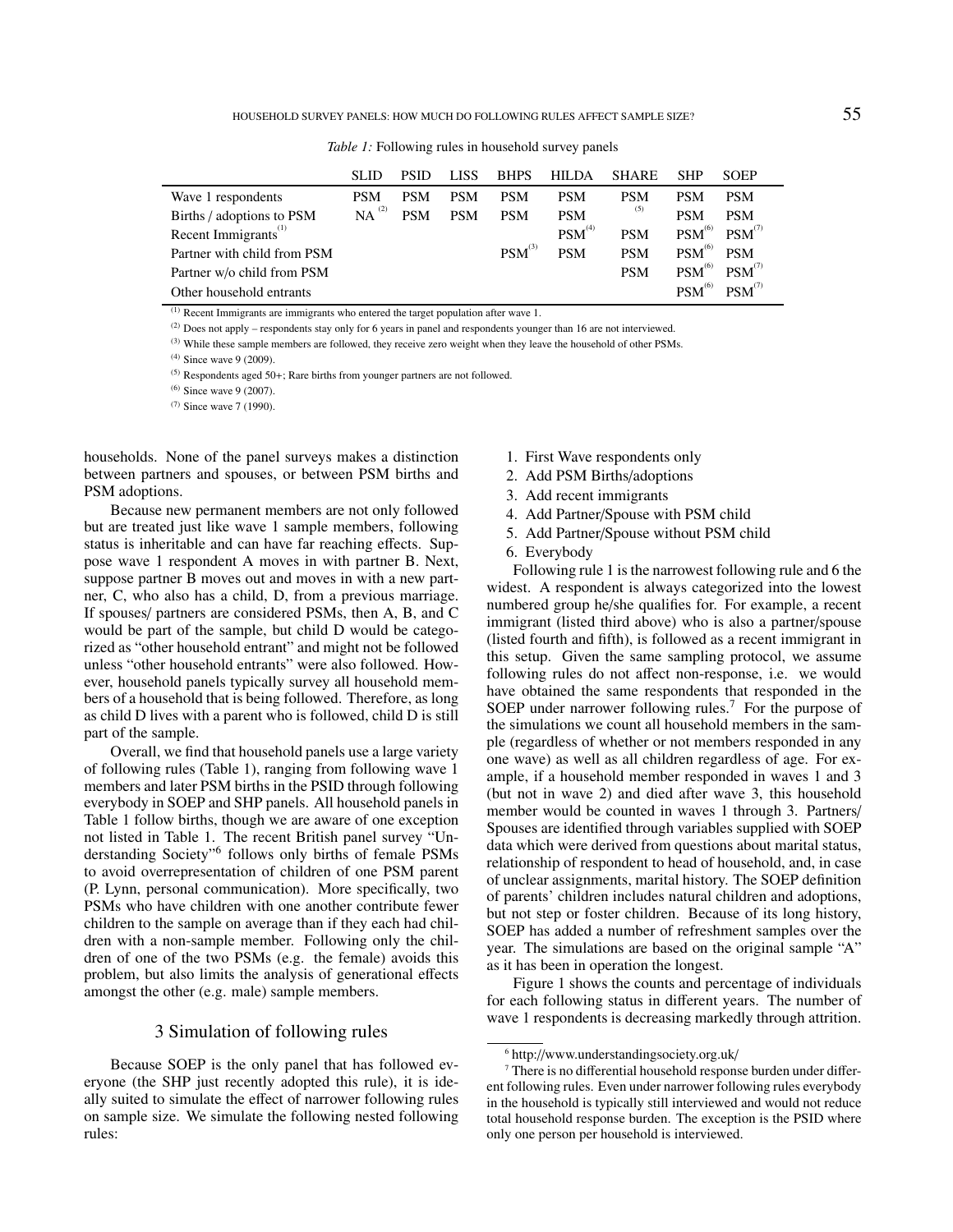The number of individuals in other groups is relatively stable; attrition balances out new entrants. Among respondents, there is about an equal number of partners with and without a PSM child.

In Figure 1b, the percentages sum to 100% for a given year. By definition, in wave 1 (1984) all respondents had the same following status "first wave". This percentage decreases to about 50% in wave 25 (2008). Figure 1 refers to the following status of individuals. However, if one person in a household is followed then all individuals in that household are interviewed. Therefore, the sample size for a following rule is the number of all individuals in households in which at least one individual is followed (Figure 2). Even in wave 25 (2008), following rule 1 still captures 85% the sample size of following rule 6 (following everybody). Most of the remaining respondents live in households with partners without PSM child or in households with following status "PSM birth". The sizable percentage of individuals with following status "HH member, other" (Figure 1b) virtually disappears in Figure 2b because they live in households which would already be followed under a narrower rule. Many of the "HH member, other" (Figure 1b) are children of partners from a previous marriage. Very few immigrants are entering the panel even though immigrants who are also partners/spouses are counted as immigrants in the simulation.

For face-to-face surveys cost is largely a function of the number of households (rather than sample size) as interviewers have to drive to individual households. Therefore, we also considered the effect of following rules on the number of households (Figure 3). While the number of households in each following group (Figure 3) is of course smaller than the total number of individuals in those households (Figure 2), the distribution is essentially the same. The findings do not change when considering number of households instead of individual sample size.

The SOEP panel is ideally suited for the simulation because it has wide following rules and many waves. We replicated the simulation with the HILDA and the PSID panels $8$ and compared the effect of different nested following rules on SOEP, HILDA and the PSID after 9 waves each. Because absolute sample sizes are different in the two panels, we only show percentages (Figure 4). The distributions of individuals across following groups for HILDA and SOEP are remarkably similar after nine waves (Figure 4a). In both panels, most sample members still live in a wave 1 household after 9 waves (Figure 4b). The distribution for the PSID contains noticeably more PSM births and more "other household members". The birth rate in the US at that time was higher than that of Australia and in particularly that of Germany.

Respondents born into a panel do not form their own households until they are in their late teens or early twenties. Even though the SOEP has a 25 year history, this may not be long enough to observe the transition between the growth of first-wave households and the growth of PSM birth households. The PSID has the narrowest following rules but also the longest history. Figure 5 shows the number of households with at least one initial wave member and the number of households without initial wave members but with at least

one PSM birth.<sup>9</sup> The number of initial wave households increases for almost 20 years as children born before the initial wave (children who are PSMs) move out, initial-wave couples separate and form separate households, and other initial wave household members move out. The number of initial wave households decreases thereafter as death and attrition dominate household splits involving first-wave members. The number of households with PSM births not containing an initial wave member begins to increase rapidly after 25 years. Between years 20 and 25, the number of households is relatively stable as the number of first wave households is no longer growing and the number of PSM birth households has not yet reached the phase of steep increase after year 25. After 40 years, the number of households in the two categories is nearly equal.

### 4 Household composition and attrition

Following rules classify household members into different groups. To date, little is known about differential attrition in different groups. For example, PSM birth respondents may be more likely to attrite because they may have less attachment to the panel than first-wave members. Panel households change over time as new spouses/partners and others move-in. New household members are not familiar with the panel survey and their presence may affect attrition of existing households.

PSM birth respondents are not themselves interviewed until they are old enough to qualify as a respondent. Because this takes almost two decades, their attrition rate is best studied in the longest running panel, the PSID. The PSID started in 1968 and therefore has data on PSM births until they are about 40 years old. Unlike in most other panels, in the PSID only the head of household is interviewed. Therefore, we restrict our analyses to head of households. Because the PSID does not follow other groups, the analysis is further restricted to those head of households who are first-wave members or PSM-births. As before, Latino and immigrant samples are excluded from analysis. Census households deliberately dropped at the beginning of 1997 are included but are considered censored as of 1997.

We study attrition using a survival analysis; specifically the Cox Proportional Hazard model. The covariates are: respondent age, respondent is a PSM birth respondent (vs. a first wave respondent), household includes a wife, and house-

<sup>&</sup>lt;sup>8</sup> HILDA does not follow groups (5) and (6). We report results for all groups, but numbers for groups 5 and 6 will be underestimated. Similarly, PSID does not follow groups (3) through (6).

<sup>9</sup> This calculation excludes refresher samples (immigrant and Latino samples) and households that were deliberately dropped from the census sample at the beginning of 1997 due to budgetary constraints (ER33437=80). To be counted in any one year, individuals had to be living in the family (sequence indicator for the corresponding year between 1 and 20). The PSID distinguishes between PSM children born into a responding household ("born-ins") and PSM children born into a non-responding household ("moversin"). Both these categories are included in PSM births.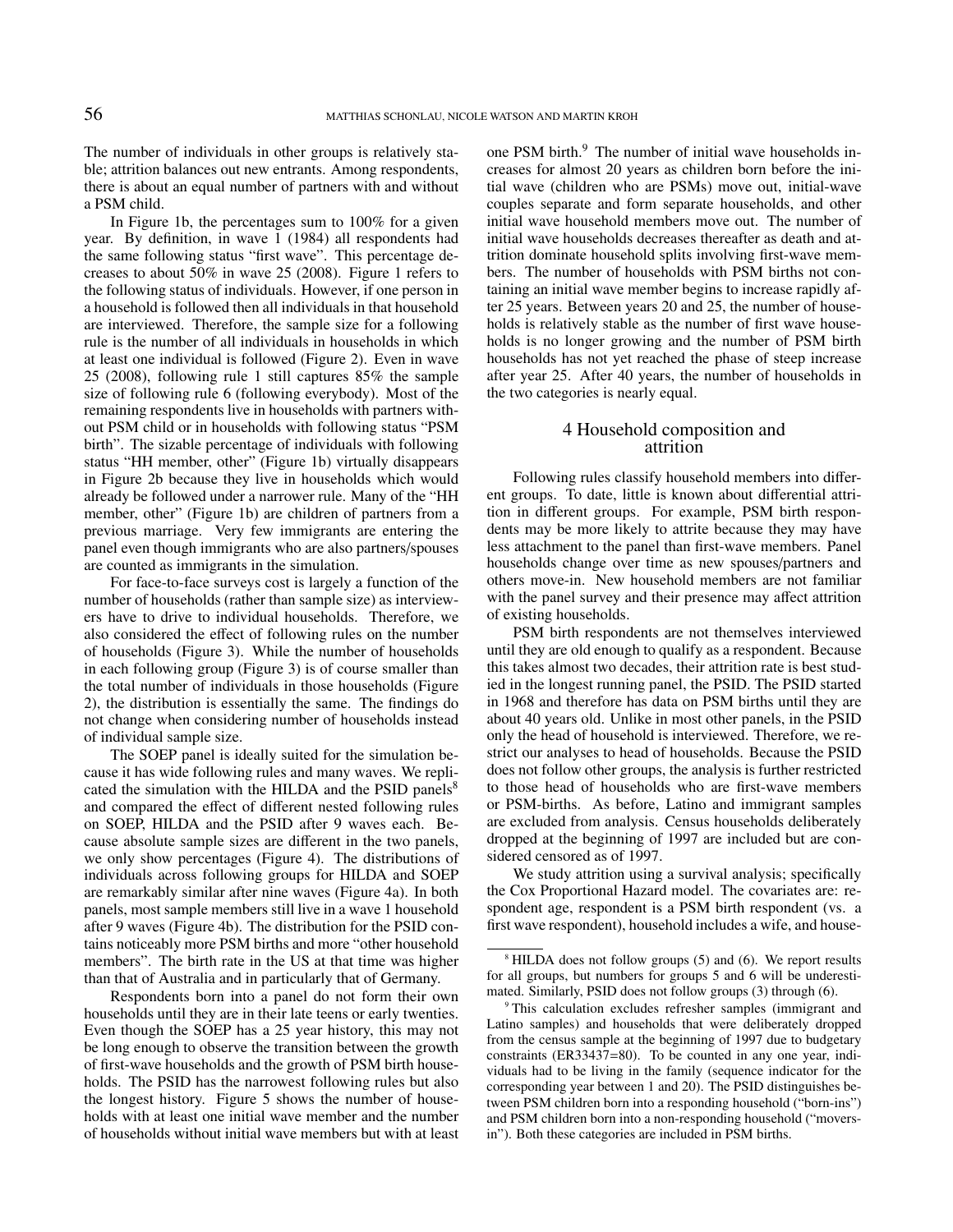HOUSEHOLD SURVEY PANELS: HOW MUCH DO FOLLOWING RULES AFFECT SAMPLE SIZE?  $57$ 



Number of individuals (counts) by following groups. (b) Percentage of individuals by following group. For a given year, percentages sum  $(100\%$ *Figure 1*. The effect of different nested following rules in the SOEP panel (sample A) on the number of *individuals* in different years. (a) to 100%.



household are classified under the household following status. (a) Sample size (counts) by following groups. (b) Percentage sample size attributable to different following groups. For a given year, percentages sum to 100%. *Figure 2.* The effect of different nested following rules in the SOEP panel (sample A) on *sample size* in different years. Households are classified according to the individual in the household with the lowest following status. If a household is followed, all individuals in that



years. (a) Number of households by following groups. (b) Percentage of households by following group. For a given year, percentages sum<br>to 100% *Figure 3*. The effect of different nested following rules in the SOEP panel (sample A) on the *number of households* sampled in different to 100%.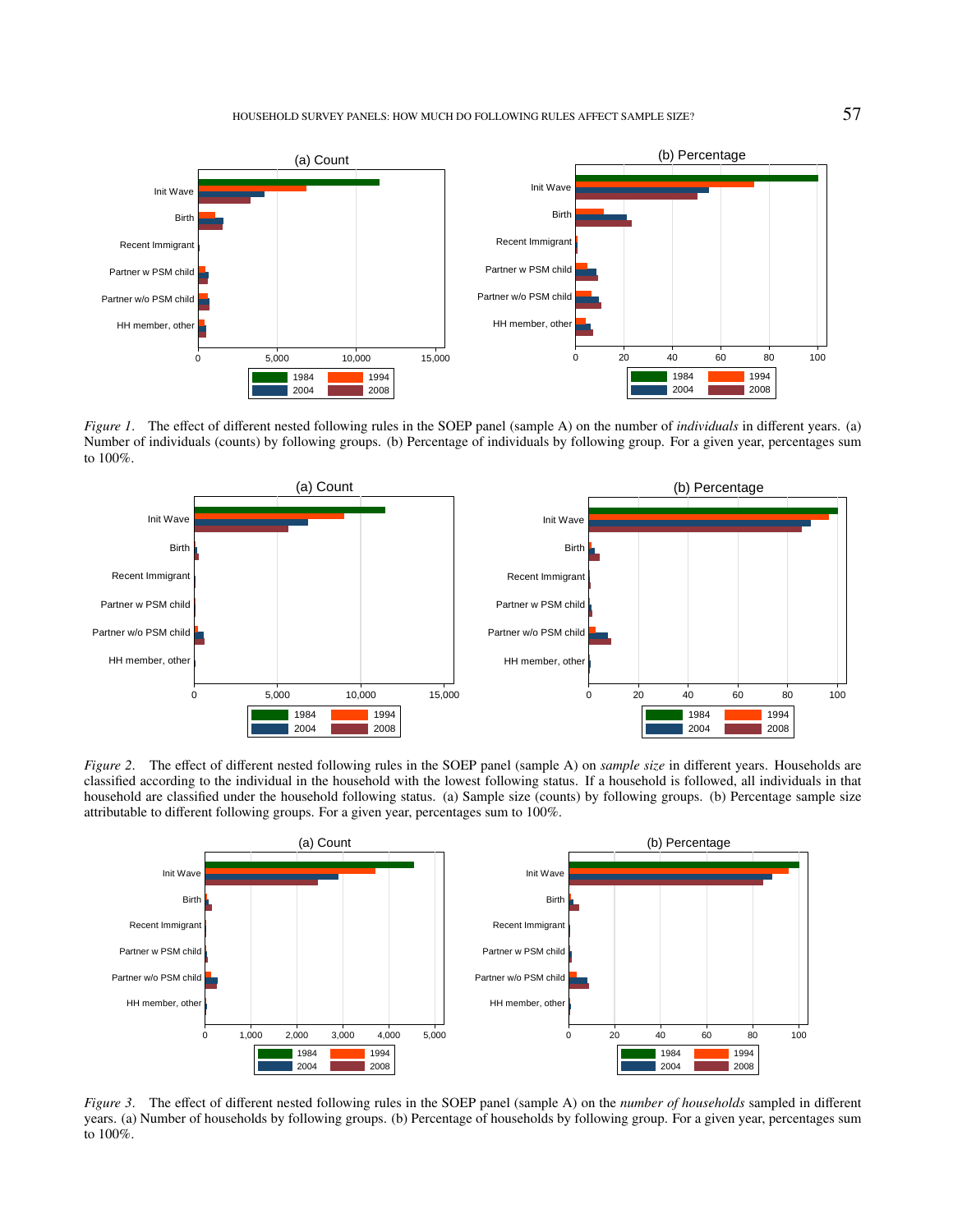

Figure 4. Comparison of the effect of different nested following rules between the SOEP, HILDA and PSID after 9 waves each. (a) Percentage of individuals by following group. (b) percentage of total sample size attributable to various following groups.



*Figure 5*. Number of PSID households over time for households with at least one first wave member ("Init Wave"), households with at least one PSM birth member (but without first wave members) ("PSM Birth") and their sum ("Init Wave + PSM Birth").

hold includes one or more other persons. When the head of household cannot be interviewed the PSID allows a substitute interview with another household member. Of course, this is not possible in one-person households. We therefore also adjust for single and two-person households to account for possible increased attrition in those households.

In survival analysis, time is not necessarily calendar time. Here, time starts when respondents first become head of households. For wave 1 respondents this is always 1968. For PSM births we specify the year prior to when they first become head of households to capture nonresponse in the transition. If in subsequent waves respondents were no longer head of households (e.g. moving back into the parental home), respondents were excluded for those waves only.

Results of the Cox proportional hazards model are shown in Table 2. Based on a test of Schoenfeld residuals, there is no evidence of a violation of the assumption of proportional hazards. Table 1 shows that attrition significantly increases with old age. The hazard ratio of attrition of those over 80 years old is six times that of the reference group (40- 49 year old respondents). This is expected of course as old age is associated with increased risk of mental impairment and death.

One-person or two-person households are not associated with increased attrition as compared to larger households. Allowing family members to substitute for heads of household does not significantly affect attrition when adjusting for other covariates.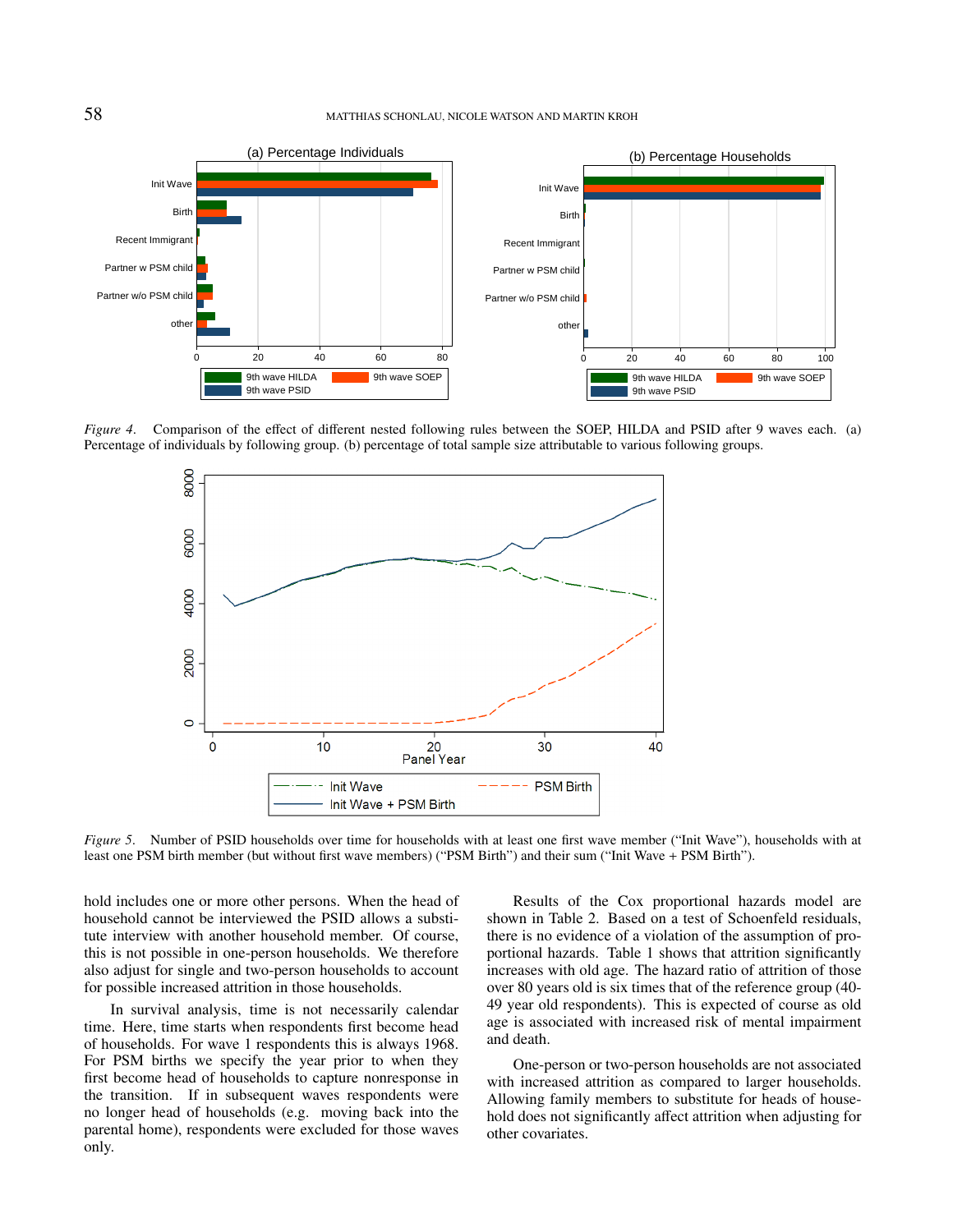|                          |                                           | Hazard ratio | p     | Lower CI Limit | Upper CI Limit |
|--------------------------|-------------------------------------------|--------------|-------|----------------|----------------|
| HH composition           | HH includes other member                  | 1.41         | 0.017 | 1.06           | 1.86           |
|                          | <b>HH</b> includes PSM Birth              | 0.78         | 0.148 | 0.55           | 1.09           |
|                          | HH includes wife                          | 1.00         | 0.971 | 0.77           | 1.29           |
| Head of Household        | Head of household is child of PSM         | 0.42         | 0.001 | 0.25           | 0.69           |
|                          | Head of household is PSM (referent)       | 1.00         |       |                |                |
| Household Size           | One person household                      | 0.98         | 0.914 | 0.72           | 1.34           |
|                          | Two person household                      | 0.82         | 0.151 | 0.62           | 1.08           |
|                          | Three or more person household (referent) | 1.00         |       |                |                |
| Age of Head of Household | age $<$ 20                                | 2.58         | 0.018 | 1.18           | 5.64           |
|                          | $20 \leq age < 30$                        | 2.42         | 0.001 | 1.40           | 4.16           |
|                          | $30 \leq$ age $< 40$                      | 1.40         | 0.092 | 0.95           | 2.09           |
|                          | $40 \leq age < 50$ (referent)             | 1.00         |       |                |                |
|                          | $50 \leq age < 60$                        | 0.79         | 0.212 | 0.54           | 1.14           |
|                          | $60 \leq age < 70$                        | 1.59         | 0.027 | 1.05           | 2.40           |
|                          | $70 \leq age < 80$                        | 3.23         | 0.000 | 2.08           | 5.03           |
|                          | $80 \leq age$                             | 6.07         | 0.000 | 3.45           | 10.67          |

*Table 2:* Covariates related to PSID attrition of first-wave and PSM birth head of households using a Cox proportional hazard model

PSM-birth head of households are significantly less likely to attrite (hazard ratio 0.42) compared to first-wave head of households. This is surprising. First, to avoid a possible selection bias, we repeated the analyses but redefined "survival time" for first-wave head of households to start when their first child moved out and became head of household. The hazard ratio for PSM-birth head of households remained significant with a similar hazard ratio. Second, PSM births were born after 1968 and are at most 40 years old. When restricting the analysis to head of households aged 40 or less the hazard ratio was also significant and similar in magnitude. One explanation is that PSM births are conditioned to respond as they grew up with their parents participating in the PSID. They may perceive it more like an annual ritual like paying taxes.

Households with a member other than wife or a child are more likely to attrite (hr=1.4) even after adjusting for family size and other covariates. This suggests new members moving into a household can affect attrition. Living with a partner or starting a family does not significantly affect attrition, whereas acquiring other housemates increases attrition.

#### 5 Discussion

Household panels use a diverse set of following rules. Overall, following rules have surprisingly little effect on sample size even after 25 yearly waves. The only decision which has a noticeable effect on sample size is to whether or not to include partners without PSM children. Even the widest following rules do not counterbalance the effect of attrition on sample size in the SOEP. Whether or not PSM births are followed eventually strongly affects sample size. In the PSID this effect becomes noticeable after 25 years.

Both attrition and the effect of following rules vary from panel to panel and SOEP has a somewhat higher attrition rate than other panels. After their respective first 8 waves, the attrition rates were as follows: PSID 25% (Fitzgerald et al. 1998, Table 1), BHPS 26% , HILDA 28%, SOEP 36%.<sup>10</sup>

For wave-on-wave attritions, the rates are 2-3% in the  $PSID<sup>11</sup>$  (Fitzgerald et al. 1998, Table 1), 4-5% in the BHPS

(own calculations), 4-6% in HILDA (own calculations, also reported in Summerfield 2010), and 5-7% in the SOEP (Behr, Bellgardt and Rendtel 2005, Figure 3). The lower PSID attrition may in part be due to high incentives (currently \$60; and \$10 in non-interview-years) which are sent out within a few days following the interview, and greater refusal conversion efforts in the PSID (McGonagle and Schoeni 2006). In addition, the PSID gathers information about the whole household from only one person, usually the male adult head of household (Online PSID Documentation 2010). If the head of household is unwilling to respond, the head's partner may substitute. This is not typical as in most other household panels all (adult) household members are interviewed and a nonresponding head of household would count as non-response.

If the effect of following rules on sample size varies from panel to panel, different birth rates in different countries is one likely cause. Household panels in countries with higher birth rates will have accrued a larger sample from births after the children are old enough to enter in the panel. Birth rates range from 0.8% in Germany, to a high in the US of 1.4% with Australia (1.2%) and Great Britain (1.1%) falling in between.<sup>12</sup> The variability in birth rates across countries is relatively small as compared to the variability in annual (waveon-wave) attrition. In addition, annual attrition exceeds the birth rates in all countries. Differential attrition has a stronger affect on sample size than differential birth rates.

Therefore, the most likely panel to have an increasing sample size over time is the panel with the lowest attrition rate, the PSID (which is also in a country with the high-

<sup>12</sup> http://www.infoplease.com/ipa/A0004395.html

<sup>&</sup>lt;sup>10</sup> Own calculations for BHPS, HILDA and SOEP. For our attrition calculations deaths (and moves out of the sample frame) are removed from the denominator. The attrition rate for the PSID does not remove deaths from the denominator; therefore the comparable attrition rate for the PSID is even lower.

<sup>&</sup>lt;sup>11</sup> However, the PSID wave-on-wave attrition rate may be too low because some of the wave-on-wave non-respondents return in later years and are counted as negative attrition then.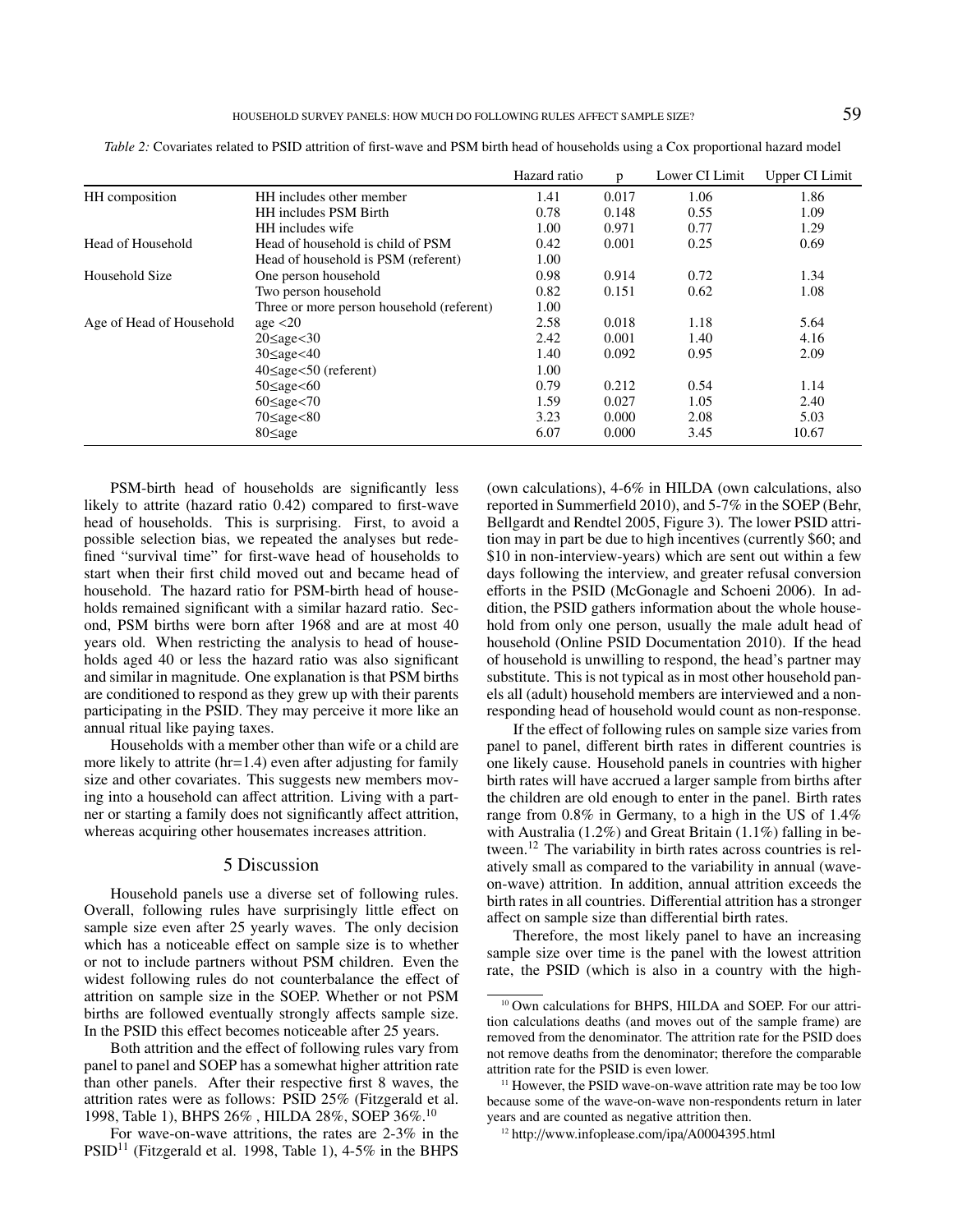est birth rate among countries considered). In fact, the only known panel in which sample size consistently increases is the PSID. The number of permanent sample members increased by 10% from 1997 to 2005 (from 15,051 to 16,620 respondents); the number of temporary sample members increased by 34% from 1997 to 2005 (from 4710 to 6298 to respondents) (Gouskova et al. 2008, Table 7). The number of families in the PSID grew by 33% from 1997 to 2005 (from 1,714 families to 2,279 families) (Gouskova et al. 2008). This is largely due to PSM births starting to move out (see Figure 5). The increase would be attenuated if the PSID followed only births to *female* PSMs like Understanding Society. In the HILDA panel sample size has been relatively stable. In two waves, waves 5 and 9, HILDA even had a 2.0% and 2.4% increase in number of responding households and a corresponding increase in the number of responding persons of 1.1% and 4.0%. The reason for the sample size increase in waves 5 and 9 was likely the change in monetary incentives HILDA introduced in both these waves.

For the PSID we observed a sustained increase in the number of families after year 25 due to PSM births establishing their own households. The SOEP has reached 25 years and the question arises how PSM births will affect the number of households. While the inflection point might be observed a little earlier or a little later, it is possible the annual decrease of the number of SOEP households will be reduced.

As mentioned earlier, Understanding Society has implemented a following rule in which only births of *female* PSMs are followed. As compared to following all PSM births, roughly half as many children are followed. If the PSID had implemented this following rule, the number of PSID households displayed in Figure 5 would have stabilized after 20 years: the midpoint between the total number of households and the PSM households remains relatively constant in Figure 5.

We found that PSM births have lower attrition than firstwave respondents in the PSID. This contributes to an increase in sample size over time as PSM births gradually replace first-wave respondents. It is difficult to make more precise statements on sample size as it is subject to so many factors.

Our study has limitations. First, our simulation was based on one survey panel because the SOEP is the only panel that has been following everyone for many years. However, we replicated the result up to wave 9 in the HILDA panel. Second, the current wide following rules in SOEP were adopted only in wave 7 (1990). However, we have looked at data through wave 25; whether the conclusions refer to a time frame of 18 years or 25 years does not qualitatively change the findings.

While sample size and associated costs are important considerations, other factors also affect the decision of whether to adopt wider or narrower following rules. Certain research questions require wide following rules such as economic and social consequences of divorce. On the other hand, wider following rules may be less desirable because additional respondents may be somewhat similar to existing respondents, giving too much weight to people already in the sample. Finally, the ability to construct sampling weights for all sample members is important. Constructing valid sampling weights for new entrants is not trivial because the selection probabilities of new entrants depend on the membership history of the entire panel (Lynn 2009:28). Panels generally either use a model to estimate unknown quantities or use the "weight share method" (Kalton and Brick 1995) though the weight share method is only appropriate for narrow following rules (rules 1 and 2).

The implications for panel designers are:

- 1) A large variety of following rules exist and a prospective panel designer needs to explicitly decide which rules he/she will adopt.
- 2) Unless attrition is low, there appears to be no danger of a snowball-like effect on sample size and sampling cost regardless of the following rule adopted.
- 3) The decision about whether to follow PSM births will have a major impact on the size of the sample only after about 25 years, when they start to move out into their own households, but it is an important one. The PSID has seen a 40% increase in their sample size in the last 20 years because of PSM births moving out.
- 4) Assuming that all panels will want to include (at least a sizeable portion of the) births, the second key decision with respect to following rules is whether or not to follow partners without PSM children and this decision needs to be made early on in the life of the panel. In the SOEP panel, after 25 years, this decision affects about 10% of the maximal possible sample size. In the SOEP panel, all other decisions about following rules have almost no effect on sample size.

#### Acknowledgements

Dr. Schonlau's work was primarily supported by DIW with additional support from grant 1R01AG020717 from the National Institute of Aging (USA) to RAND (Kapteyn, P.I.). Ms. Watson's research has been supported by an Australian Research Council Discovery project grant (#DP1095497). It makes use of unit record data from the Household, Income and Labour Dynamics in Australia (HILDA) Survey, which was initiated and is funded by the Australian Government Department of Families, Housing, Community Services and Indigenous Affairs (FaHCSIA) and is managed by the Melbourne Institute of Applied Economic and Social Research. The findings and views reported in this paper, however, are those of the authors and should not be attributed to either FaHCSIA or the Melbourne Institute.

## References

- Behr, A., Bellgardt, E., & Rendtel, U. (2005). Extent and determinants of panel attrition in the European Community Household Panel. *European Sociological Review*, *21*(5), 489-512.
- Finkel, S., & Muller, E. (1998). Rational choice and the dynamics of collective political action: Evaluating alternative models with panel data. *American Political Science Review*, *92*(1), 37-49.
- Fitzgerald, J., Gottschalk, P., & Moffitt, R. (1998). An analysis of sample attrition in panel data: The Michigan Panel Study of